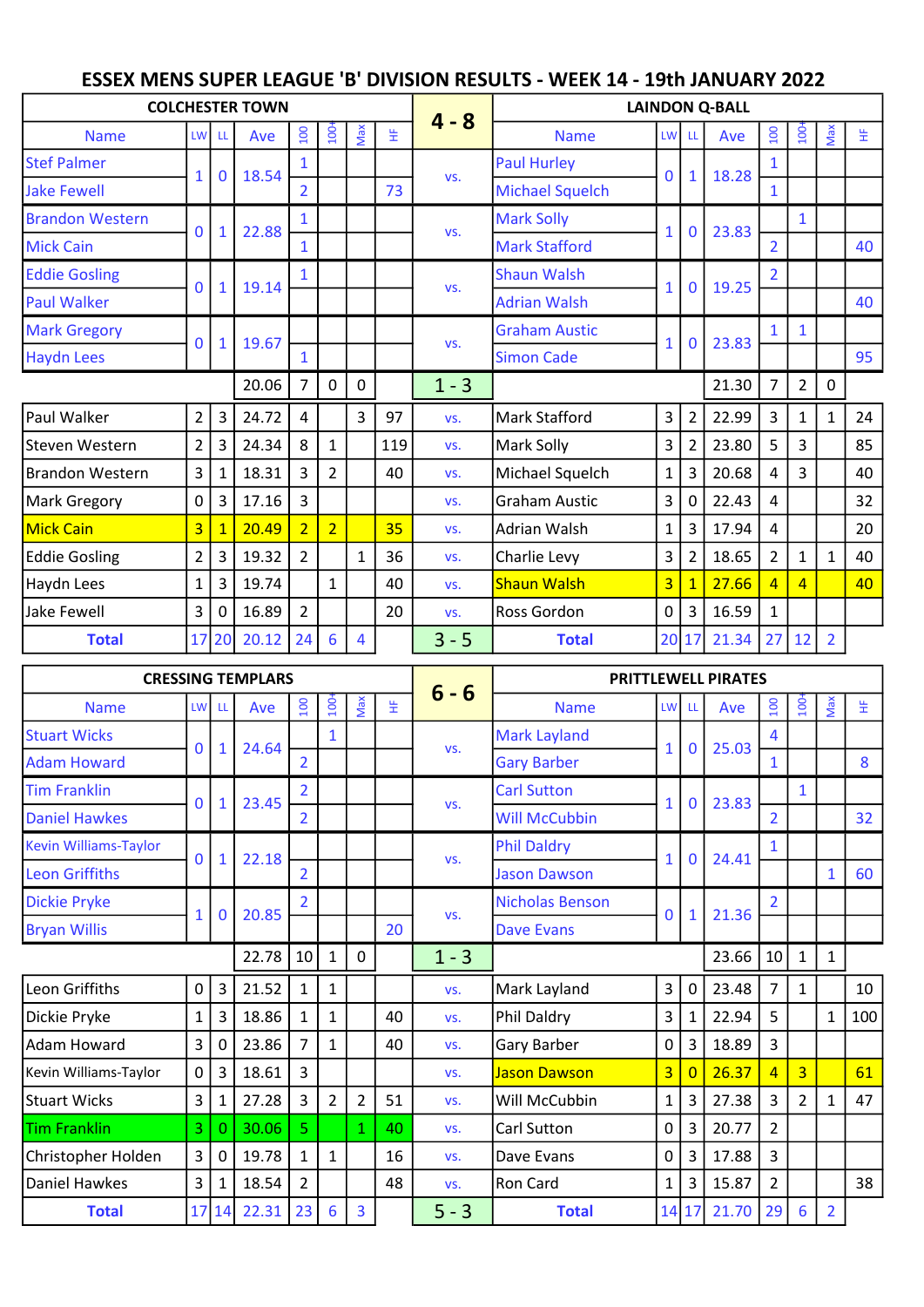## ESSEX MENS SUPER LEAGUE 'B' DIVISION RESULTS - WEEK 14 - 19th JANUARY 2022

|                         | <b>RAYLEIGH</b> |                |       |                |                  |                         |    |         |                         | <b>HALSTEAD</b> |                |       |                |                |              |     |
|-------------------------|-----------------|----------------|-------|----------------|------------------|-------------------------|----|---------|-------------------------|-----------------|----------------|-------|----------------|----------------|--------------|-----|
| <b>Name</b>             | <b>LW</b>       | -LL            | Ave   | $100\,$        | $\overline{100}$ | Max                     | 뚶  | $7 - 5$ | <b>Name</b>             | LW LL           |                | Ave   | 100            | 100            | Max          | 뚶   |
| Dave St John            | $\mathbf{1}$    | $\mathbf 0$    | 21.30 | 3              |                  |                         |    | VS.     | <b>Jason Farmer</b>     | $\mathbf 0$     | $\mathbf{1}$   | 20.44 | $\overline{2}$ |                |              |     |
| Darrell Claydon         |                 |                |       |                |                  |                         | 14 |         | <b>Jack Whitmore</b>    |                 |                |       | $\mathbf{1}$   |                |              |     |
| <b>Max Holmes</b>       | $\mathbf{1}$    | $\bf{0}$       | 23.83 | $\overline{3}$ | $\mathbf{1}$     |                         |    | VS.     | <b>Lewis Dyson</b>      | $\mathbf{0}$    | $\mathbf{1}$   | 25.05 | 1              | $\mathbf{1}$   |              |     |
| <b>Tony Sauvary</b>     |                 |                |       |                |                  |                         | 81 |         | Danny Lynn              |                 |                |       | $\overline{2}$ |                |              |     |
| <b>TJ Hooker</b>        | $\mathbf{0}$    | 1              | 20.31 |                |                  |                         |    | VS.     | <b>Kevin Mead</b>       | $\mathbf{1}$    | $\Omega$       | 22.24 |                |                |              | 40  |
| <b>Rob Pengelly</b>     |                 |                |       |                | $\overline{2}$   |                         |    |         | <b>James Donnelly</b>   |                 |                |       | $\overline{2}$ |                |              |     |
| <b>John Sutton</b>      | $\mathbf{1}$    | $\mathbf 0$    | 27.81 | $\mathbf{1}$   |                  |                         |    | VS.     | <b>Stephen Dennis</b>   | $\mathbf 0$     | $\mathbf{1}$   | 16.21 | $\mathbf{1}$   |                |              |     |
| <b>James Cunningham</b> |                 |                |       | $\overline{2}$ | 1                |                         | 76 |         | <b>Richard Marshall</b> |                 |                |       |                |                |              |     |
|                         |                 |                | 23.31 | 10             | 4                | 0                       |    | $3 - 1$ |                         |                 |                | 20.99 | $10\,$         | $\mathbf{1}$   | 0            |     |
| TJ Hooker               | $\mathbf{1}$    | 3              | 17.23 | 4              | 1                | 1                       | 8  | VS.     | Kevin Mead              | 3               | $\mathbf{1}$   | 17.82 | 3              | 3              |              | 82  |
| James Cunningham        | $\overline{2}$  | 3              | 22.24 | 8              | $\overline{2}$   |                         | 75 | VS.     | James Donnelly          | 3               | $\overline{2}$ | 21.72 | 6              | $\mathbf{1}$   |              | 112 |
| John Sutton             | $\overline{3}$  | $\overline{2}$ | 20.45 | $\overline{3}$ | 1                | $\mathbf 1$             | 84 | VS.     | Jason Farmer            | $\overline{2}$  | 3              | 21.13 | $\overline{7}$ |                |              | 16  |
| Tony Sauvary            | $\overline{3}$  | $\overline{2}$ | 20.25 | 5              |                  | $\mathbf{1}$            | 40 | VS.     | Danny Lynn              | $\overline{2}$  | 3              | 17.03 | 4              |                |              | 56  |
| Dave St John            | $\overline{3}$  |                | 21.57 | $\overline{7}$ |                  |                         | 17 | VS.     | Jack Whitmore           | $\mathbf{1}$    | 3              | 16.86 | $\mathbf{1}$   |                |              | 80  |
| Rob Pengelly            | $\mathbf 1$     | 3              | 24.42 | 4              | $\mathbf{1}$     |                         | 20 | VS.     | Lewis Dyson             | $\overline{3}$  | $\mathbf{1}$   | 23.53 | $\overline{5}$ |                | $\mathbf{1}$ | 50  |
| Darrell Claydon         | $\overline{3}$  | 1              | 20.57 | 5              |                  |                         | 64 | VS.     | <b>Stephen Dennis</b>   | $\mathbf{1}$    | 3              | 17.47 | $\overline{2}$ | $\overline{2}$ |              | 48  |
| Max Holmes              | 0               | 3              | 20.45 | $\mathbf{1}$   |                  |                         |    | VS.     | <b>Richard Marshall</b> | 3               | $\Omega$       | 23.48 | 4              |                |              | 90  |
| <b>Total</b>            |                 | 19 19          | 20.90 | 37             | 5                | $\overline{\mathbf{3}}$ |    | $4 - 4$ | <b>Total</b>            |                 | 19 19          | 19.88 | 32             | 6              | $\mathbf{1}$ |     |

|                       |                |                | <b>CLACTON RAILWAY</b> |                |                |                |    |         | <b>CHELMSFORD CRUSADERS</b> |                |                |       |                |                                                                                                                       |                |     |
|-----------------------|----------------|----------------|------------------------|----------------|----------------|----------------|----|---------|-----------------------------|----------------|----------------|-------|----------------|-----------------------------------------------------------------------------------------------------------------------|----------------|-----|
| <b>Name</b>           | <b>LW</b>      | -LL            | Ave                    | 001            | $\overline{5}$ | Max            | 뚶  | $7 - 5$ | <b>Name</b>                 | LW LL          |                | Ave   | $\overline{5}$ | $\overline{5}$                                                                                                        | Max            | 뚶   |
| <b>Mark Barnes</b>    | $\mathbf{1}$   | $\mathbf{0}$   | 25.03                  |                |                |                |    | VS.     | <b>Stewart Chapman</b>      | $\mathbf 0$    | $\mathbf{1}$   | 14.12 |                |                                                                                                                       |                |     |
| <b>Anthony Lyddon</b> |                |                |                        |                |                |                | 20 |         | <b>Nat Ramsey</b>           |                |                |       |                |                                                                                                                       |                |     |
| <b>Shaun Fox</b>      | $\mathbf{1}$   | $\mathbf{0}$   | 23.28                  | $\overline{2}$ | 1              | $\mathbf 1$    | 4  | VS.     | <b>Paul Goodwin</b>         | $\mathbf{0}$   | 1              | 21.12 | $\mathbf{1}$   |                                                                                                                       |                |     |
| <b>Liam Willis</b>    |                |                |                        |                |                |                |    |         | <b>George Wood</b>          |                |                |       | $\overline{3}$ | $\mathbf{1}$<br>$\mathbf{1}$<br>$\overline{2}$<br>$\mathbf{1}$<br>$\mathbf{1}$<br>$\overline{4}$<br>3<br>$\mathbf{1}$ |                |     |
| <b>Jeremy Hayes</b>   | 0              |                | 20.10                  |                |                |                |    | VS.     | <b>Martin Comptn</b>        | $\mathbf{1}$   | $\bf{0}$       | 20.43 | $\mathbf{1}$   |                                                                                                                       |                | 32  |
| <b>Joe Twinn</b>      |                |                |                        |                | 1              |                |    |         | <b>Matthew Doe</b>          |                |                |       |                |                                                                                                                       |                |     |
| <b>Andrew Bacon</b>   | $\Omega$       | 1              | 20.98                  |                |                |                |    | VS.     | <b>Rob Caton</b>            | $\mathbf{1}$   | $\mathbf{0}$   | 25.03 | $\mathbf{1}$   |                                                                                                                       |                |     |
| <b>Steve Wheeler</b>  |                |                |                        |                |                |                |    |         | <b>Rob Wilks</b>            |                |                |       | $\overline{2}$ |                                                                                                                       | $\mathbf 0$    | 32  |
|                       |                |                | 22.35                  | 6              | 3              | 1              |    | $2 - 2$ |                             |                |                | 20.18 | 9              |                                                                                                                       |                |     |
| Peter Baldwin         | $\overline{2}$ | 3              | 18.15                  | 5              |                | 1              | 24 | VS.     | Matthew Doe                 | $\overline{3}$ | $\overline{2}$ | 22.45 | $\overline{7}$ |                                                                                                                       |                | 40  |
| Anthony Lyddon        | 3              | $\overline{2}$ | 17.71                  | 6              |                |                | 34 | VS.     | George Wood                 | $\overline{2}$ | 3              | 17.75 | 6              |                                                                                                                       |                | 32  |
| <b>Shaun Fox</b>      | $\overline{3}$ |                | 23.35                  | $\overline{4}$ | $\overline{2}$ | $\overline{1}$ | 90 | VS.     | Paul Goodwin                | $\mathbf{1}$   | 3              | 19.20 | 5              |                                                                                                                       |                | 40  |
| Jeremy Hayes          | 3              | 0              | 18.56                  | $\overline{2}$ |                |                | 40 | VS.     | Nathalie Ramsey             | 0              | 3              | 15.83 | $\overline{2}$ |                                                                                                                       |                |     |
| Andrew Bacon          | 3              | 0              | 17.68                  | $\overline{2}$ |                |                | 42 | VS.     | Stewart Chapman             | $\overline{0}$ | 3              | 16.20 | $\overline{2}$ |                                                                                                                       |                |     |
| Liam Willis           | 0              | 3              | 24.72                  | $\overline{3}$ | $\mathbf{1}$   |                |    | VS.     | <b>Rob Wilks</b>            | $\overline{3}$ | $\overline{0}$ | 26.37 | $\overline{1}$ |                                                                                                                       | $\overline{1}$ | 102 |
| Mark Barnes           | 3              | $\overline{2}$ | 22.06                  | $\overline{7}$ | $\overline{2}$ |                | 36 | VS.     | <b>Rob Caton</b>            | $\overline{2}$ | 3              | 20.55 | 4              |                                                                                                                       |                | 4   |
| Joe Twinn             | $\mathbf{1}$   | 3              | 20.88                  | $\mathbf{1}$   |                |                | 96 | VS.     | Martin Compton              | 3              | $\mathbf 1$    | 23.81 | 6              |                                                                                                                       | $\mathbf{1}$   | 70  |
| <b>Total</b>          |                | 20 16          | 20.39                  | 30             | 5              | $\overline{2}$ |    | $5 - 3$ | <b>Total</b>                |                | 16 20          | 20.27 | 33             | 10                                                                                                                    | $\overline{2}$ |     |